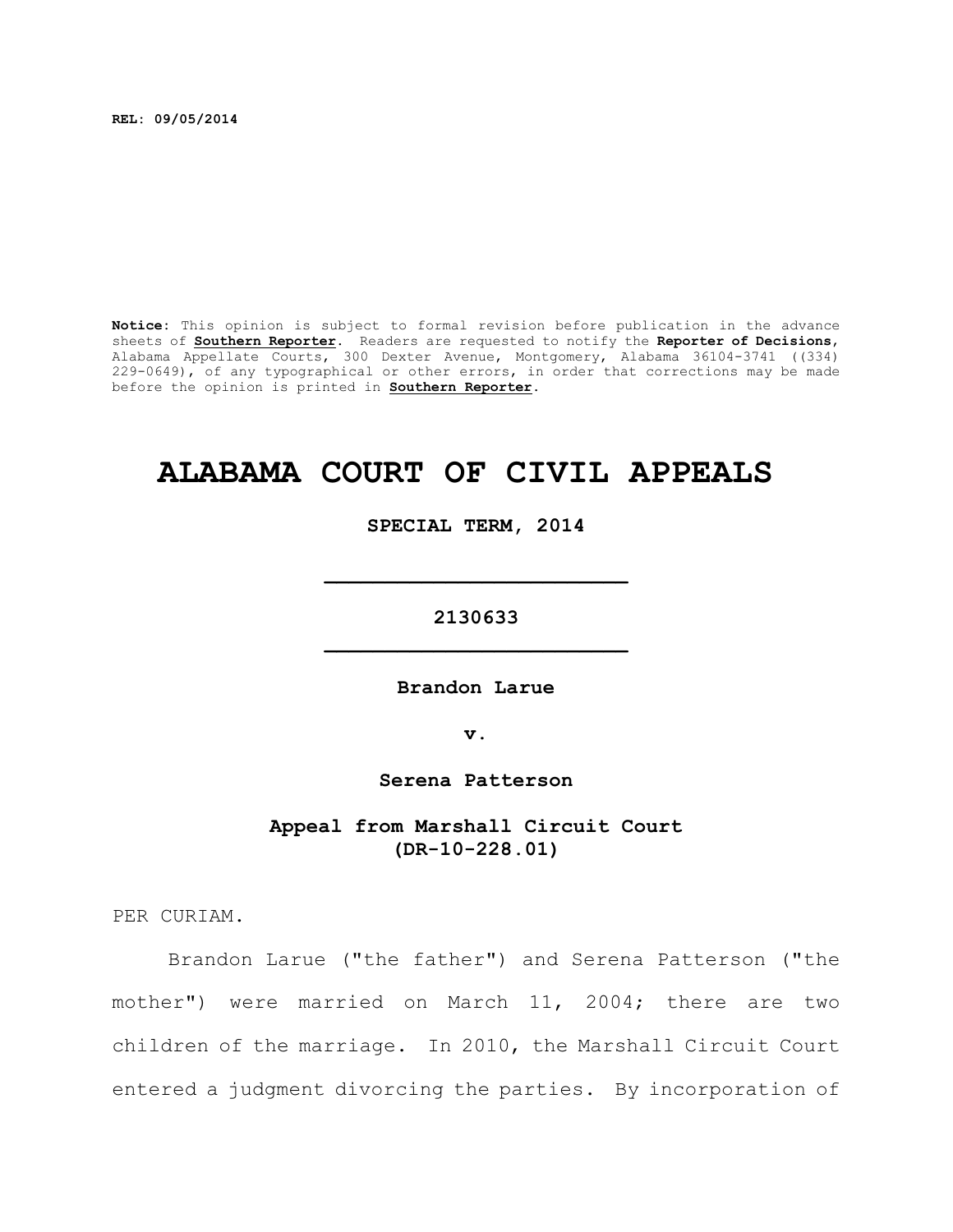the agreement of the parties, the circuit court awarded the parties "joint legal and physical custody," awarded the mother primary physical custody, and awarded the father visitation; the circuit court ordered the father to pay child support.

In December 2011, the mother relocated the children to Murfreesboro, Tennessee. On December 30, 2011, the father filed an objection to the relocation and a petition for a modification of the divorce judgment. The father alleged that the mother had relocated with the children without providing notice as required by Alabama Parent-Child Relationship Protection Act ("the Act"), codified at § 30–3–160 et seq., Ala. Code 1975. He requested various forms of relief, including a finding of contempt against the mother. On February 20, 2012, the mother filed an answer to the father's petition in which she admitted that she had relocated the children. She filed a counterclaim and a motion for contempt in which she alleged, among other things, that the father was in arrears on his child-support obligation.

The circuit court conducted a trial on September 25, 2012, and, on September 27, 2012, it entered a judgment, which neither modified the children's custody nor specifically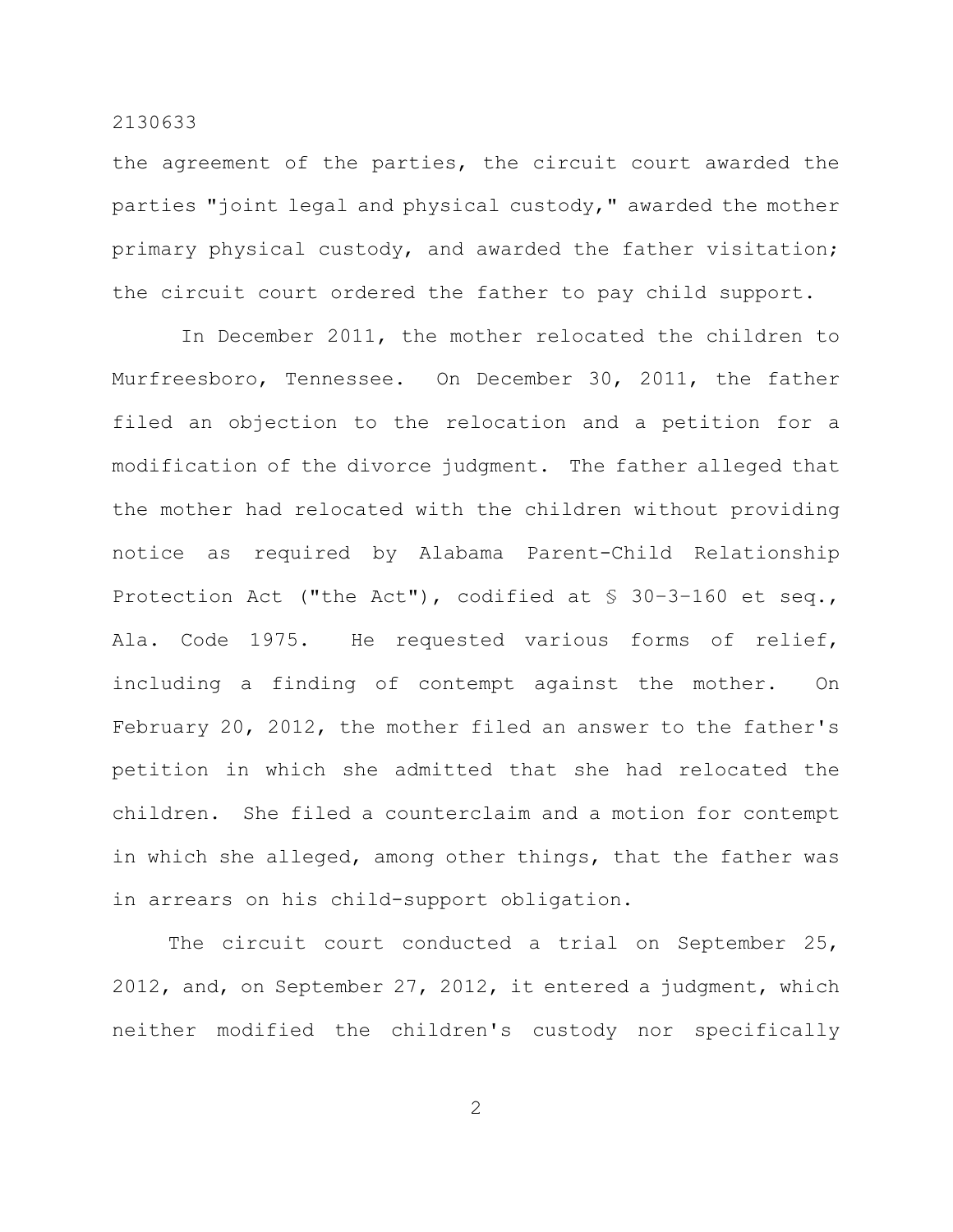addressed the Act; however, it impliedly sanctioned the children's relocation because the mother remained the primary physical custodian. The circuit court ordered the father to pay the modified amount of \$519.93 per month in child support and an additional \$100 per month toward his alleged childsupport arrearage "until the arrearage [was] eliminated." It denied all other requested relief.

The father filed a motion requesting a new trial or an amended judgment in which he asserted that the circuit court had failed to properly consider the requirements of the Act. Specifically, the father argued that the circuit court had erred by determining that the mother had overcome the rebuttable presumption that a change of principal residence is not in the best interest of the children because, he argued, she had failed to address the issue at the trial. The father also argued that the circuit court had erred by failing to include a determination of the total amount of his alleged child-support arrearage.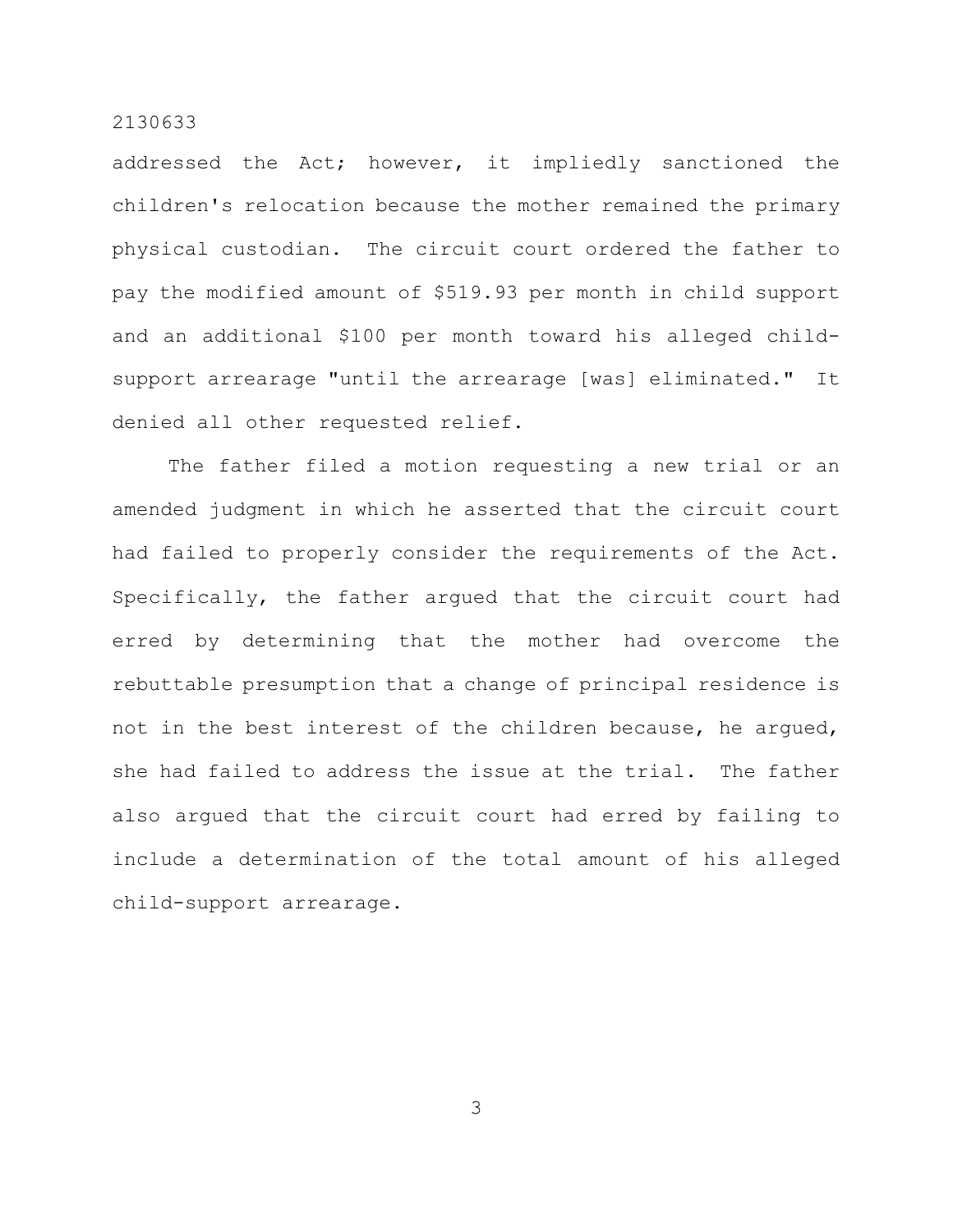The circuit court conducted a hearing, and, on January 16, 2013, it denied the father's postjudgment motion.<sup>1</sup> The father filed a notice of appeal on February 20, 2013. That appeal was assigned case no. 2120413. On August 1, 2013, this court reinvested the circuit court with jurisdiction to enter a judgment determining the total amount of the father's alleged child-support arrearage. On August 20, 2013, the circuit court entered an order requiring the parties to "submit their position[s] on the pending child support arrearage." The father filed a response to the circuit court's order; the mother failed to file a response. On September 5, 2013, this court dismissed case no. 2120413 as having been taken from a nonfinal judgment. See Larue v. Patterson, (No. 2120413, Sept. 5, 2013) 50. 3d (Ala. Civ. App. 2013)(table).

On November 22, 2013, the father filed a motion requesting a trial to determine the amount of his alleged child-support arrearage. After a hearing at which the mother failed to appear, the circuit court entered a judgment on

 ${}^{1}$ A transcript of the hearing on the father's postjudgment motion is not included in the record on appeal.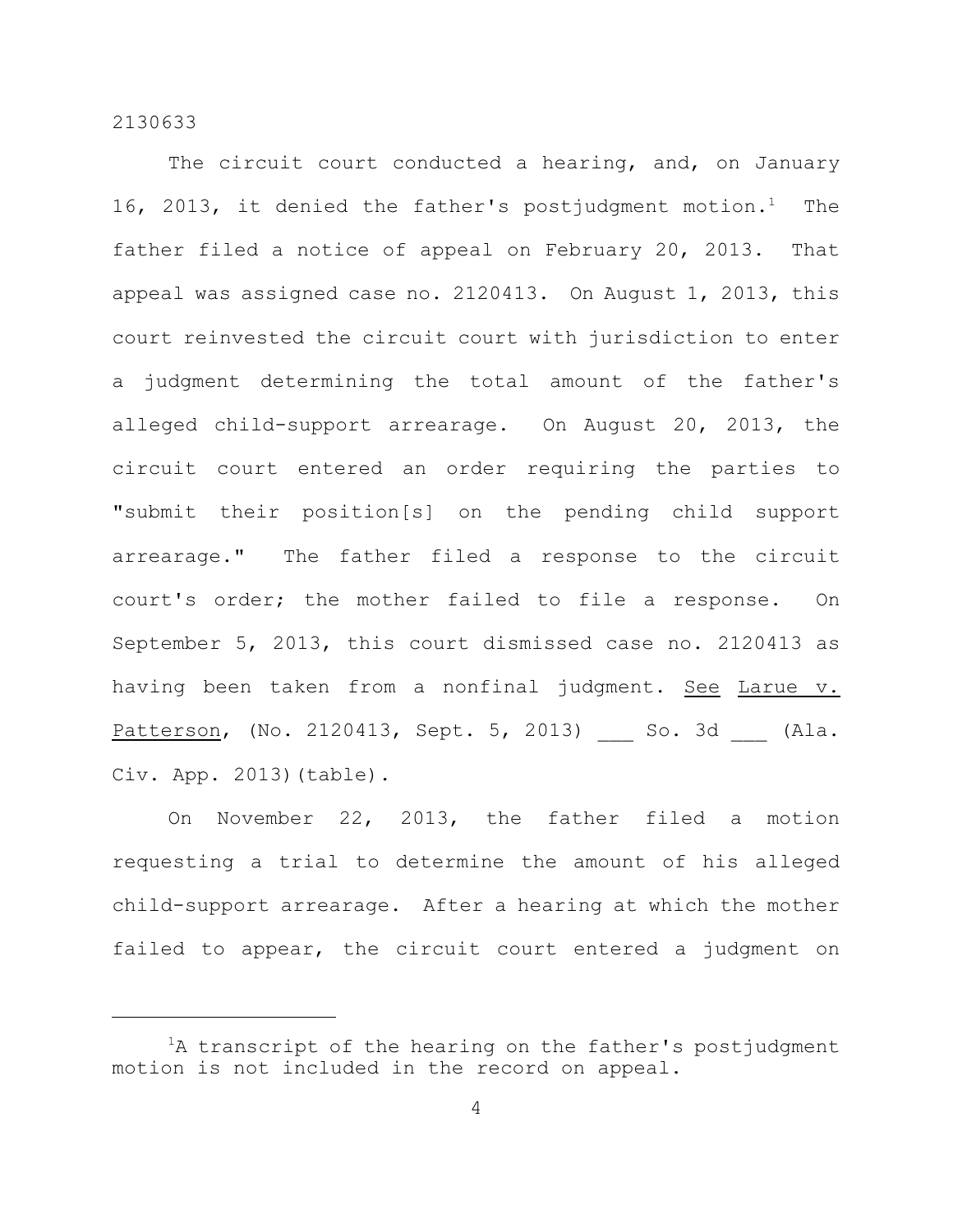March  $19$ ,  $2014.^2$  The circuit court "set aside and rendered null and void" that portion of the September 27, 2012, judgment that had required the father to repay his alleged child-support arrearage because the mother had failed to present evidence demonstrating the existence of the alleged arrearage. All other portions of the September 27, 2012, judgment remained unchanged. On April 25, 2014, the father filed a timely notice of appeal; the current appeal had been assigned case no. 2130633. 3

The father seeks our review of whether the circuit court failed to properly consider the requirements of the Act. The mother has not favored this court with an appellate brief.

> "'[Alabama's Parent–Child Relationship Protection] Act does not require the trial court to make specific findings of fact in its judgment, see Clements v. Clements, 906 So. 2d 952, 957 (Ala. Civ. App. 2005), and, in the absence of specific findings of fact, "'this court must assume that the

 $2$ That hearing was not transcribed.

 $3$ The father ordered the entire record. The circuit court's clerk certified the record as complete and made the record available to the parties on June 4, 2014. However, the record on appeal in case no. 2130633 did not contain a transcript of the September 25, 2012, trial. On August 12, 2014, this court incorporated the record from case no. 2120413.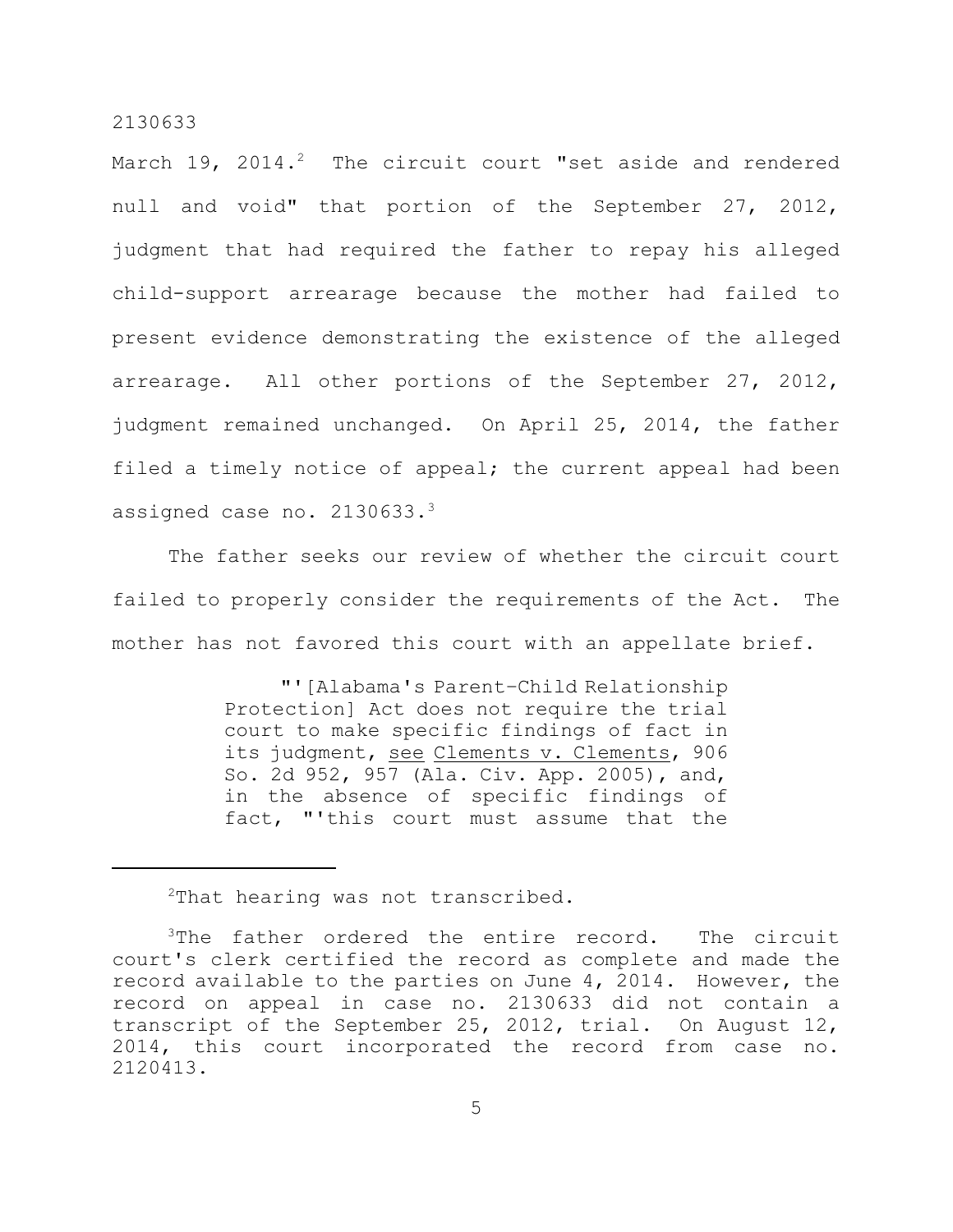trial court made those findings necessary to support its judgment.'" Id. (quoting Steed v. Steed, 877 So. 2d 602, 603 (Ala. Civ. App. 2003)).'

"Pepper v. Pepper, 65 So. 3d 421, 426 (Ala. Civ. App. 2010)."

Bates v. Bates, 103 So. 3d 836, 842 (Ala. Civ. App. 2012).

"The judgment was issued based upon ore tenus proceedings. Where the trial court's findings are based on evidence received ore tenus,

"'"[o]ur standard of review is very limited. ... A custody determination of the trial court entered upon oral testimony is accorded a presumption of correctness on appeal, ... and we will not reverse unless the evidence so fails to support the determination that it is plainly and palpably wrong, or unless an abuse of the trial court's discretion is shown. To substitute our judgment for that of the trial court would be to reweigh the evidence. This Alabama law does not allow."'

"Ex parte Perkins, 646 So. 2d 46, 47 (Ala. 1994) (citations omitted) (quoting Phillips v. Phillips, 622 So. 2d 410, 412 (Ala. Civ. App. 1993)). 'It is our duty to affirm the trial court's judgment if it is fairly supported by credible evidence, "regardless of our own view of that evidence or whether we would have reached a different result had we been the trial judge."' Griggs v. Griggs, 638 So. 2d 916, 918-919 (Ala. Civ. App. 1994) (quoting Young v. Young, 376 So. 2d 737, 739 (Ala. Civ. App. 1979))."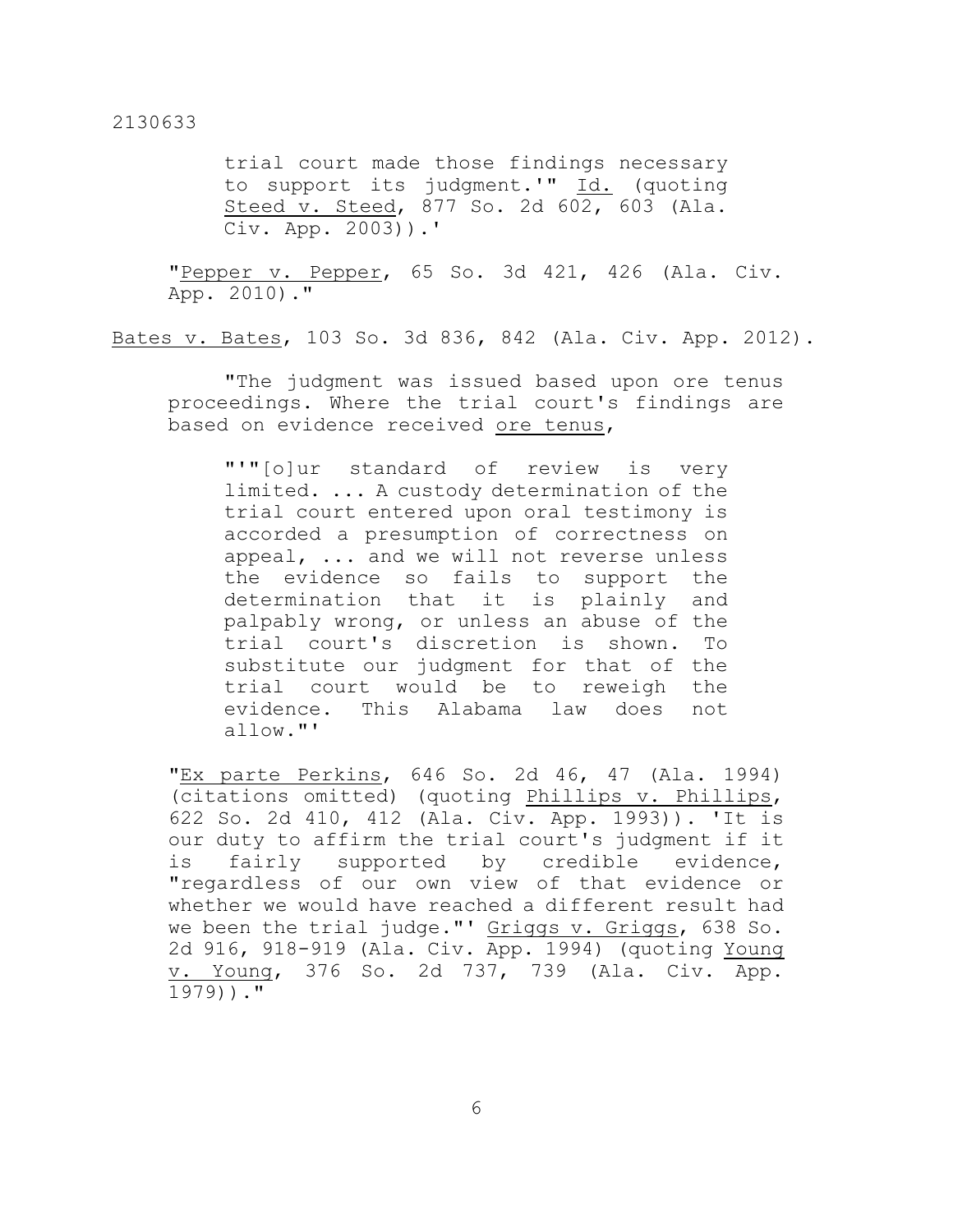Sankey v. Sankey, 961 So. 2d 896, 900-01 (Ala. Civ. App. 2007).

At the September 25, 2012, trial the mother testified that she began cohabiting with Kevin Patterson ("Kevin") in July 2011, and, at some unspecified time, the mother relocated the children from Arab to Huntsville, where Kevin was employed. The parties agree that they had deviated from the visitation schedule provided in the divorce judgment, that the father had exercised visitation with the children every weekend and occasionally on weekdays, and that he had picked them up at the mother's residence when the children had lived in Arab and in Huntsville.

According to the mother, in November 2011, Kevin lost his job in Huntsville and found employment in Murfreesboro, Tennessee. Although some details vary, it is undisputed that the father was notified by a cellular-telephone text message of the intended relocation of the children approximately four days before the children relocated. The mother candidly admitted that she had failed to conform to the notice requirements of the Act, but she said that she was unaware of her obligation to do so because, she said, the notice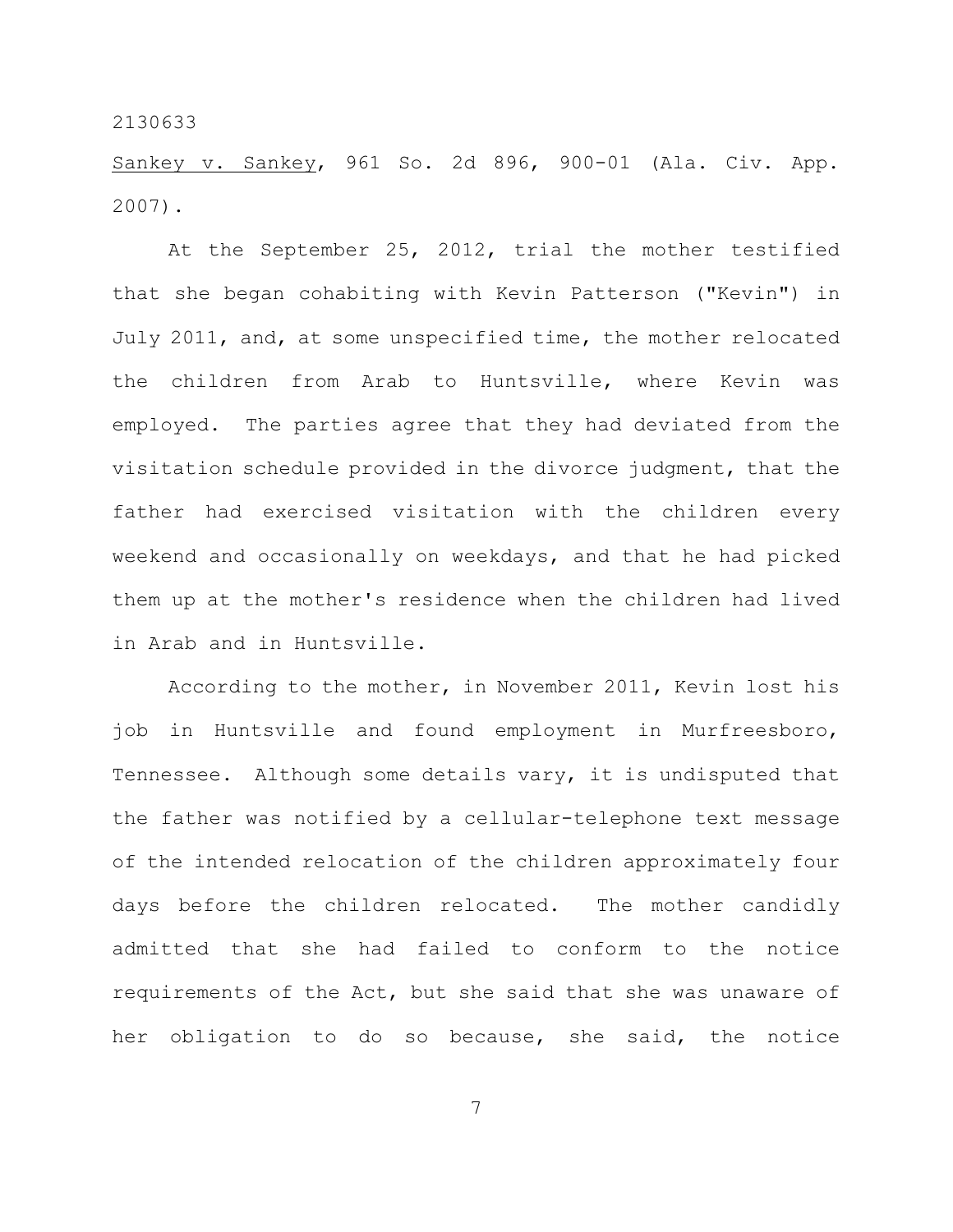requirements of the Act were not appended to her copy of the divorce judgment.

The parties testified that after the children had relocated, the mother and Kevin married one another, and the father, with a few exceptions, exercised visitation every other weekend, which represents a 50% reduction in the amount of visitation the father had enjoyed before the children relocated. The mother said that she could not afford to buy gasoline every weekend; according to the mother, the father had selected the custody-exchange location, which required him to drive 35.4 miles and required her to drive 75.4 miles. The father said that not meeting at the halfway point had been the mother's decision. Notably, there was no testimony indicating any positive effect of the children's relocation to Murfreesboro.

At the close of the hearing, the father's attorney specifically invoked the provisions of the Act. He said: "I would like to point out to the Court, I know the Court is aware of it, but Section 30-3-168, Code of Alabama [-–] [i]t has to do with the Parental Relocation Act and notices and consequences for failure to give notice."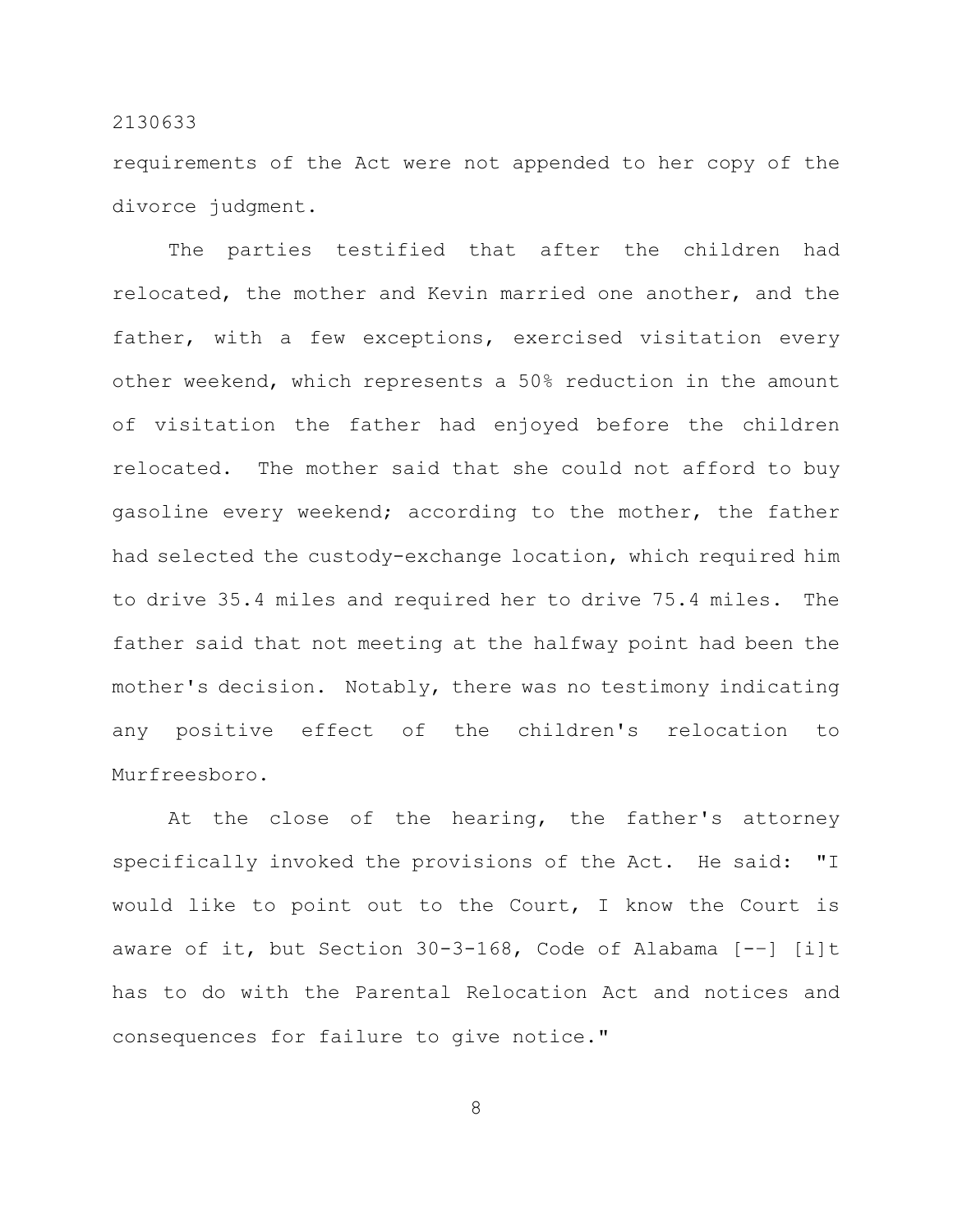On appeal, the father argues that the testimony provided by the mother failed to overcome the rebuttable presumption stated in § 30-3-169.4, Ala. Code 1975, which reads, in its entirety:

"In proceedings under this article unless there has been a determination that the party objecting to the change of the principal residence of the child has been found to have committed domestic violence or child abuse, there shall be a rebuttable presumption that a change of principal residence of a child is not in the best interest of the child. The party seeking a change of principal residence of a child shall have the initial burden of proof on the issue. If that burden of proof is met, the burden of proof shifts to the non-relocating party."

(Emphasis added.)

Several of our prior decisions interpreting the Act are instructive. The mother in Toler v. Toler, 947 So. 2d 416, 417 (Ala. Civ. App. 2006) (plurality opinion), was the custodial parent, and she sought a change of the principal residence of the parties' children. She notified the father, the objecting party, of her intent to relocate the 14-year-old child. 947 So. 2d at 417. After a pendente lite hearing, the trial court allowed the mother to relocate the child from Birmingham to Headland. Id. at 418. The evidence indicated that the relocation caused a disruption of an "enviable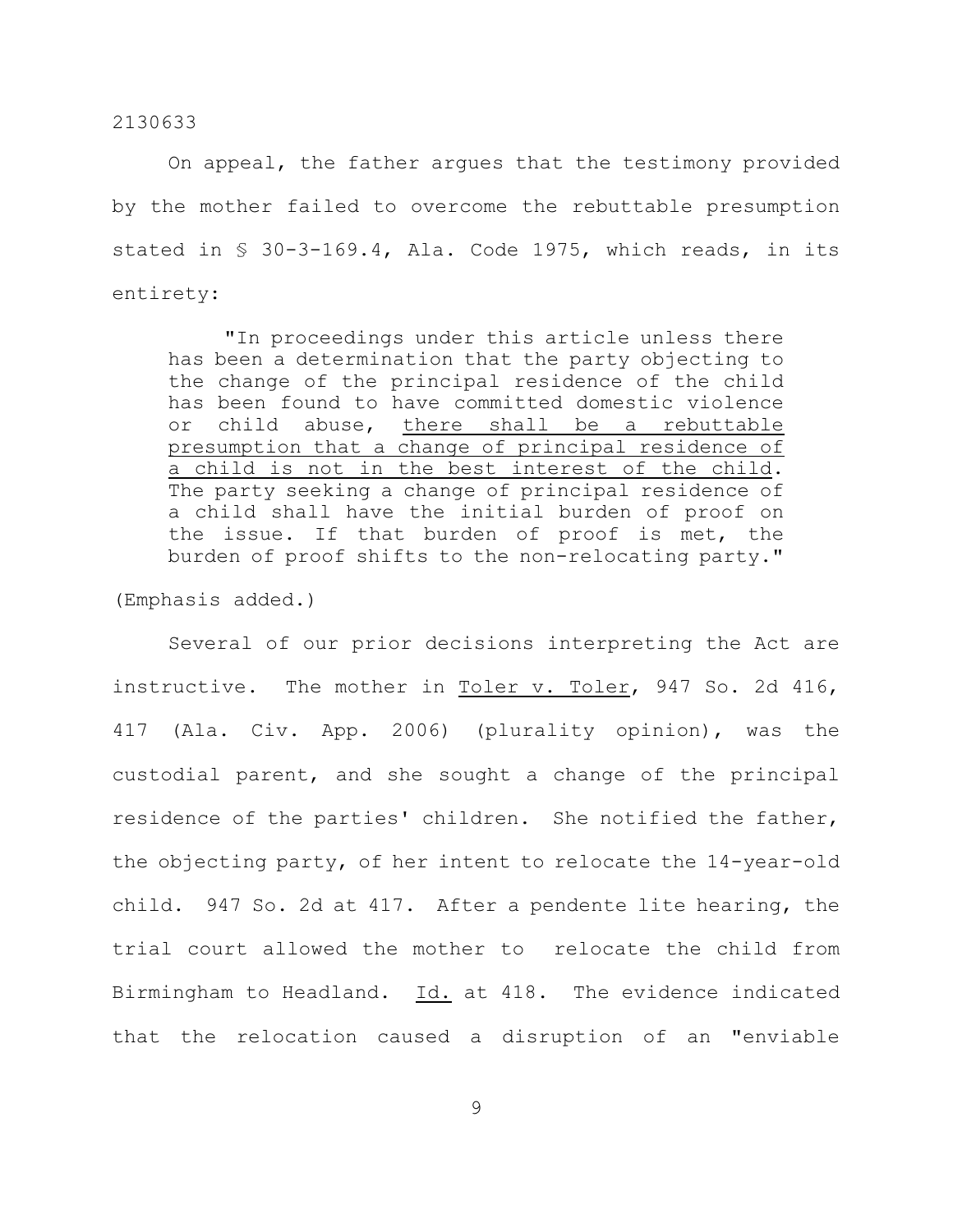custody situation," caused the father to enjoy less frequent visitation, caused longer drives to exchange the child, and caused the child to be uprooted from his church, friends, sports activities, and the school he had attended since first grade. Id. at 421-22. Furthermore, the child had expressed his preference to return to Birmingham. Id. at 422. Under those facts, we reversed the trial court's determination that the mother had met her burden of proof pursuant to § 30-3- 169.4. We determined that the mother had not shifted the burden of proof to the father. Id.

The mother in Henderson v. Henderson, 978 So. 2d 36, 38 (Ala. Civ. App. 2007), was the custodial parent, and she sought a change in the children's principal residence because her new husband, an active-duty servicemember in the United States Coast Guard, had received orders to relocate to Alaska. 978 So. 2d at 38. The trial court's judgment prohibited the children's relocation, and the mother appealed. Id. at 39. We affirmed the trial court's determination because the father and his family had a close relationship with the children and because the mother had failed to rebut the presumption that relocation was not in the children's best interest. The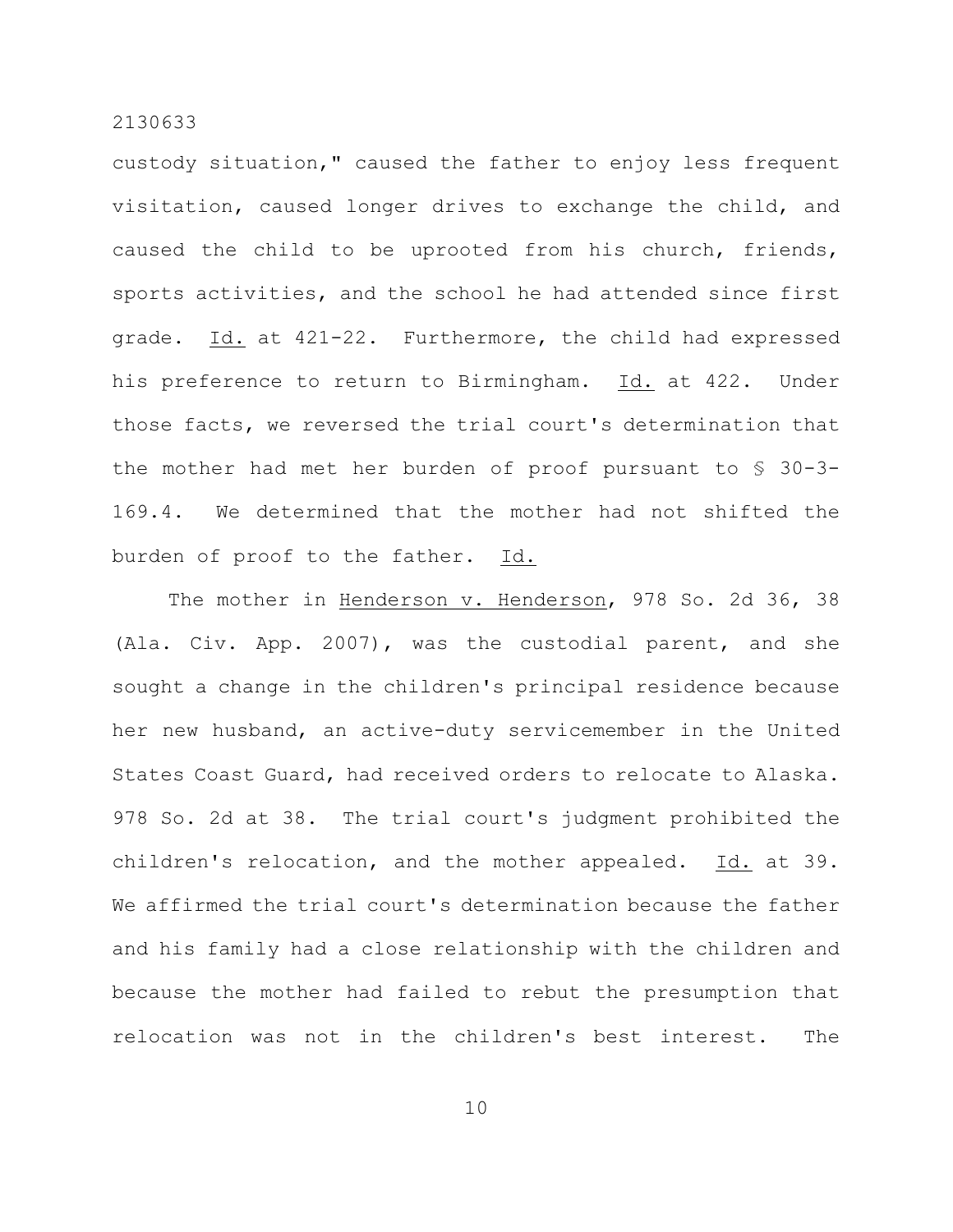mother failed to present, for example, evidence indicating the quality of the school system in Alaska, the existence and quality of extracurricular activities in which the children could participate, the number of people with whom the children might form relationships, or the quality of the proposed living conditions in Alaska. Id. at 42.

In Pepper v. Pepper, 65 So. 3d 421 (Ala. Civ. App. 2010), the parents shared joint custody of the children, and, by agreement of the parties, the father had exercised more visitation than had been awarded in the parties' judgment of divorce. The mother in Pepper gave the father notice of her intent to relocate the parties' children from Huntsville to Tennessee. 65 So. 3d at 422. Because the mother never obtained a judgment allowing her to temporarily relocate the children during the pendency of the proceedings, the children never relocated. Id. at 423. However, the mother remained the party who was required to overcome the presumption that a change in principal residence of the children was not in their best interest. Id. at 426. After the trial, the trial court entered a modification judgment awarding the children's custody to the father because it concluded that the evidence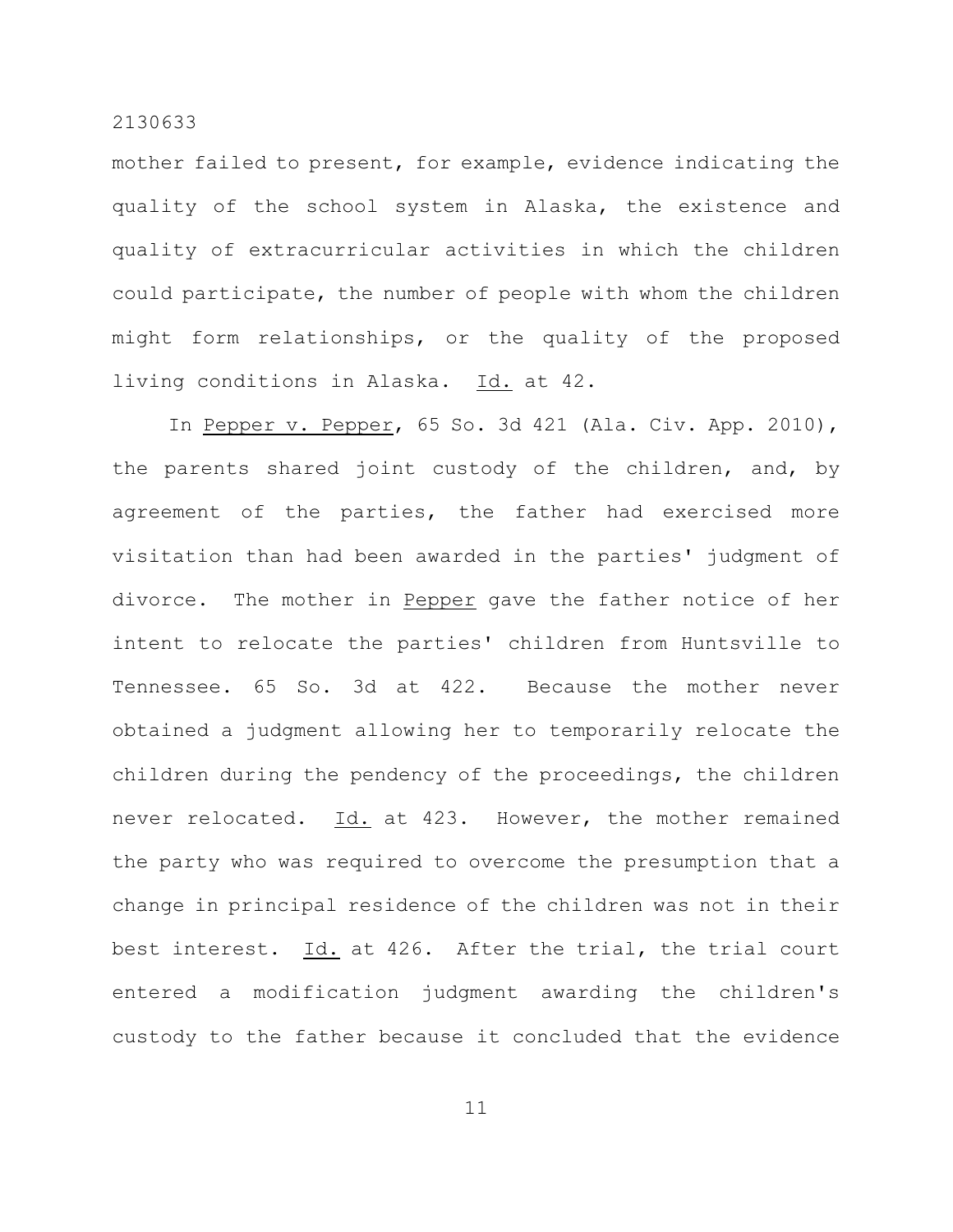had demonstrated a material change in circumstances. Id. at 423. The mother argued on appeal that the trial court had erred by modifying the children's custody because she had never relocated the children. Id.

Like the present case, the trial court in Pepper included no findings of fact regarding whether the mother had met her burden of rebutting the presumption found in § 30-3-169.4. Id. at 426. After noting our deferential standard of review and after reviewing the record, we concluded that the mother in Pepper had presented "little evidence." Id. We noted the testimony indicating that the children's maternal and paternal families lived in or near Limestone County, that the children had no relatives in Tennessee, that the children spent significant amounts of time with the father and both sets of grandparents, and that the persons standing to benefit from the relocation were the mother's new husband and his children. Id. Thus, we determined that the evidence presented did not amount to evidence demonstrating that the mother had rebutted the presumption found in  $\frac{1}{5}$  30-3-169.4. Id. at 427. However, we reversed the judgment and remanded the cause because "the trial court could not have modified custody of the children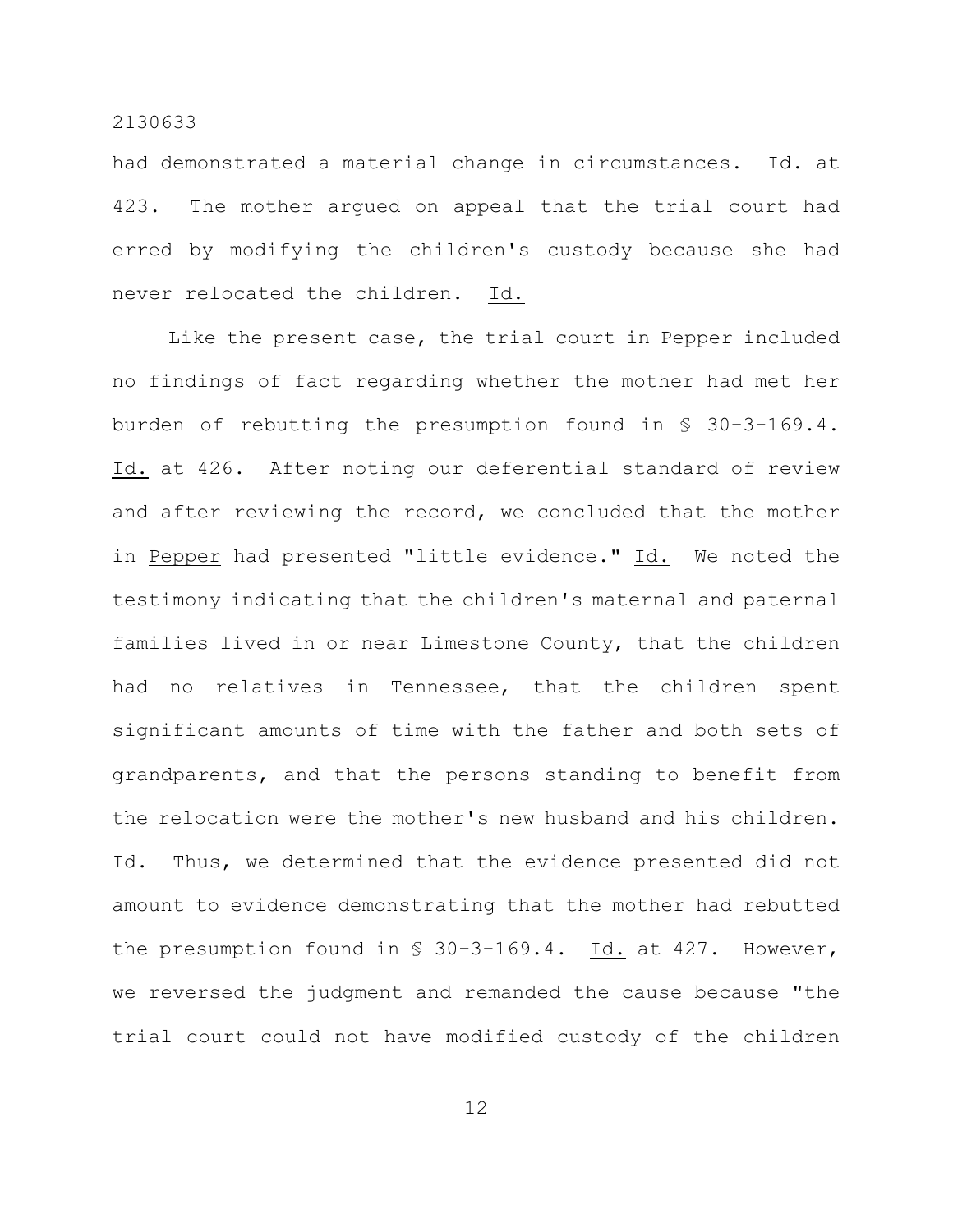based only on the mother's intent to relocate to Tennessee." Id.

In this case, the father was the party who objected to the change in residence, and, because the father had not committed acts of domestic violence or child abuse, the mother bore the initial burden of proof regarding whether a change of principal residence was in the children's best interest. A review of the transcript reveals that the mother offered no evidence demonstrating that a change of principal residence was in the children's best interest. Furthermore, like in Pepper, the evidence indicates that the person who benefited from the children's relocation was Kevin. Thus, we agree with the father that the mother failed to rebut the presumption that relocation of the children to Tennessee would not be in their best interest.

Next, the father asserts that the circuit court erred by not entering a finding of contempt based on the mother's failure to give proper notice of her intent to relocate the children. The circuit court could have reasonably believed the mother's testimony indicating that she had not willfully violated the notice provisions of the Act, and, furthermore,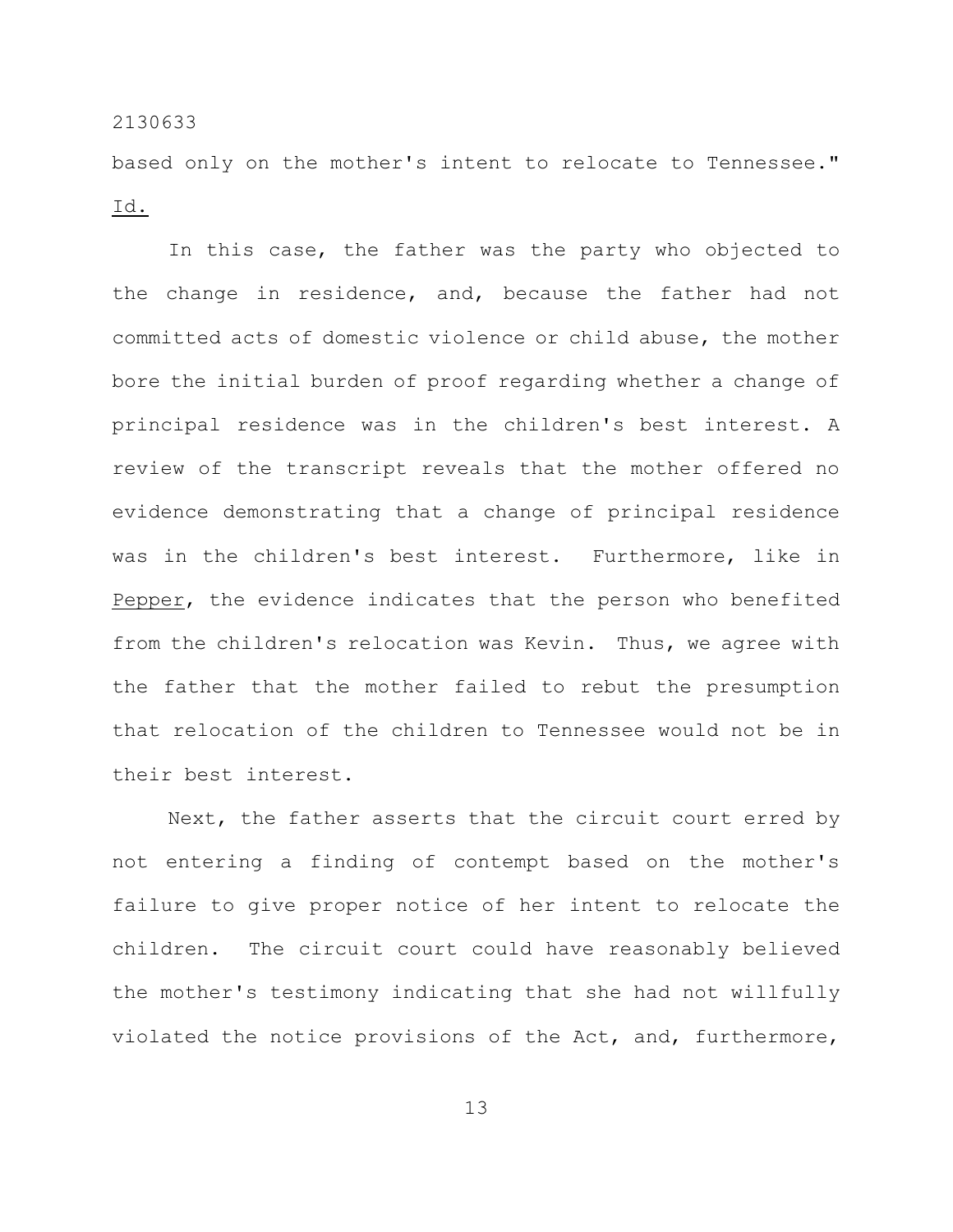the determination of whether a party is in contempt of court rests entirely within the sound discretion of the trial court. Stack v. Stack, 646 So. 2d 51, 56 (Ala. Civ. App. 1994). We perceive no error as to this issue.

Finally, our resolution of the father's first issue on appeal pretermits discussion of the father's remaining issues. See Favorite Mkt. Store v. Waldrop, 924 So. 2d 719, 723 (Ala. Civ. App. 2005) (stating that this court would pretermit discussion of other issues in light of dispositive nature of one issue).

In conclusion, the judgment of the circuit court is affirmed insofar as it did not hold the mother in contempt of court. The judgment is reversed insofar as the circuit court failed to require the mother, the party seeking to relocate the children, to meet her burden of proof, and, thus, impliedly sanctioned her relocating to Tennessee with the children, and the cause is remanded for the entry of a judgment consistent with this opinion.

AFFIRMED IN PART; REVERSED IN PART; AND REMANDED WITH INSTRUCTIONS.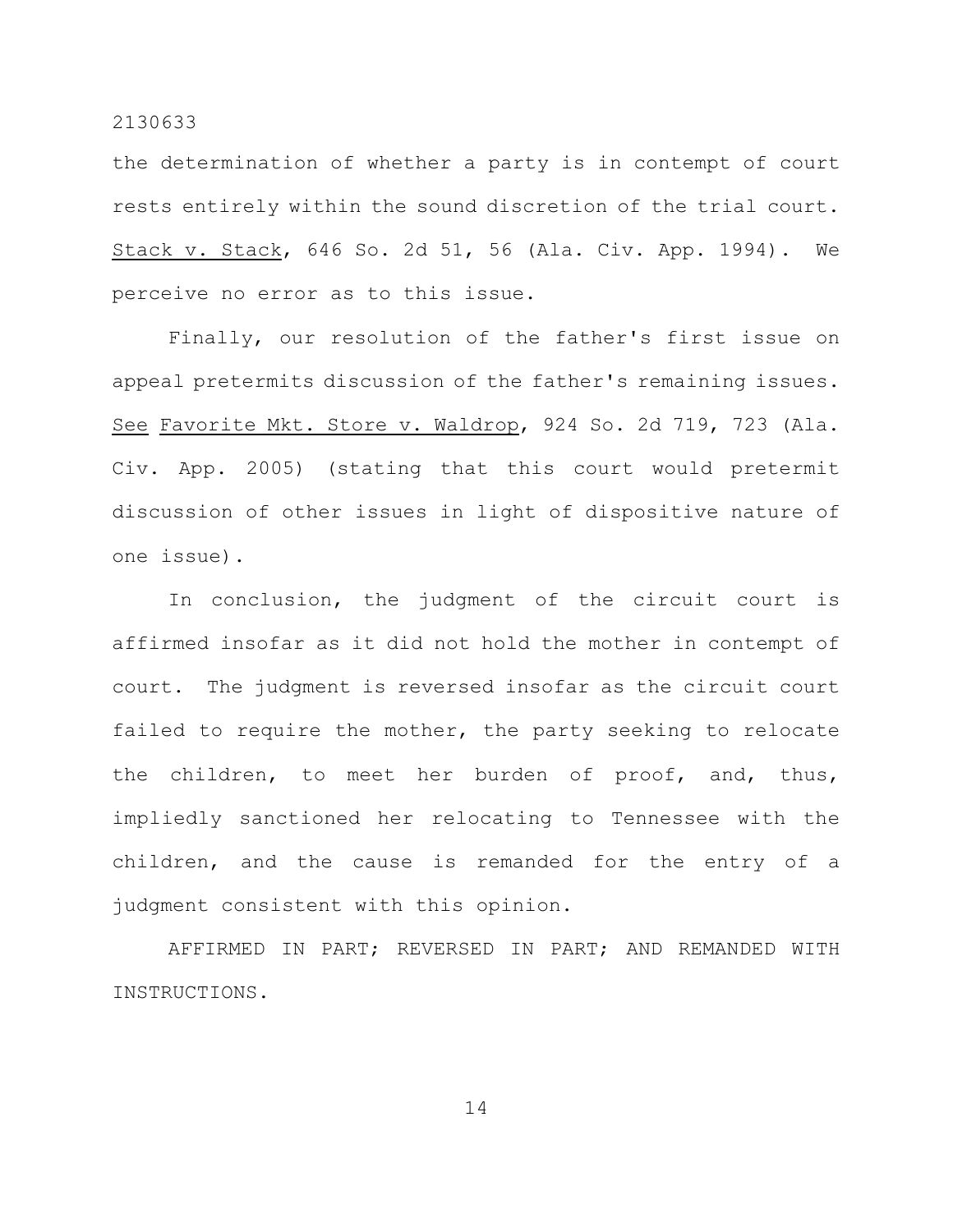Thompson, P.J., and Pittman, Moore, and Donaldson, JJ., concur.

Thomas, J., concurs specially.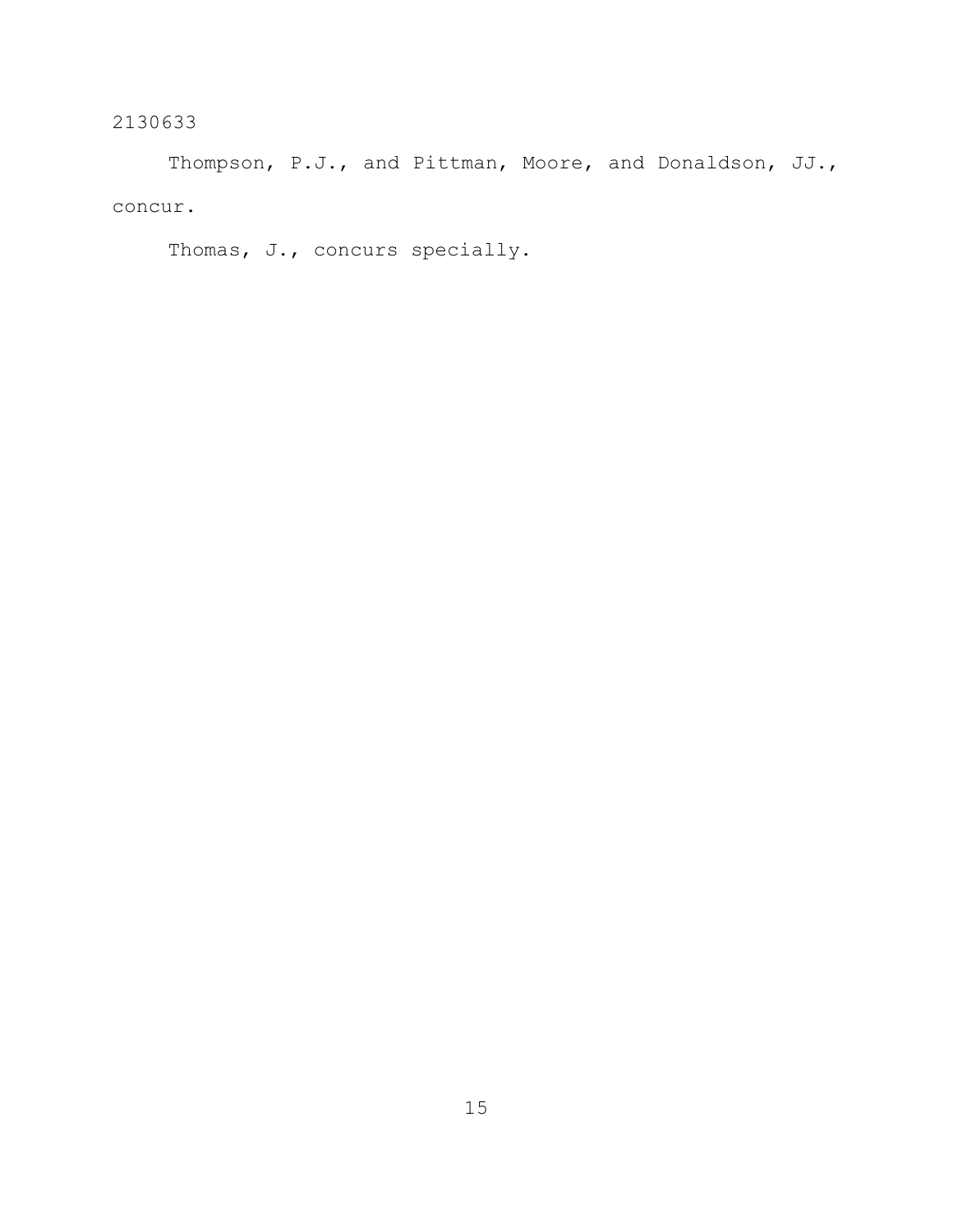THOMAS, Judge, concurring specially.

I concur fully in the main opinion, although I take no pleasure in the practical results of it. I write specially to point out that this case illustrates what is surely an unintended effect of the Alabama Parent-Child Relationship Protection Act ("the Act"), codified at § 30–3–160 et seq., Ala. Code 1975. In this case, our application of the requirements of the Act has required the return of two children ("the children") who relocated to Tennessee nearly three years ago.

Serena Patterson ("the mother"), the relocating parent, failed to provide notice to Brandon Larue ("the father") and failed to acquire an order from the Marshall Circuit Court to allow the temporary relocation of the children; however, the mother relocated the children -- a behavior that does not appear to be contemplated by the Act. The testimony demonstrated that the mother did not knowingly violate the Act and that the father promptly initiated litigation to prevent the relocation of the children. However, the mother, the custodial parent, was entitled to keep the children with her